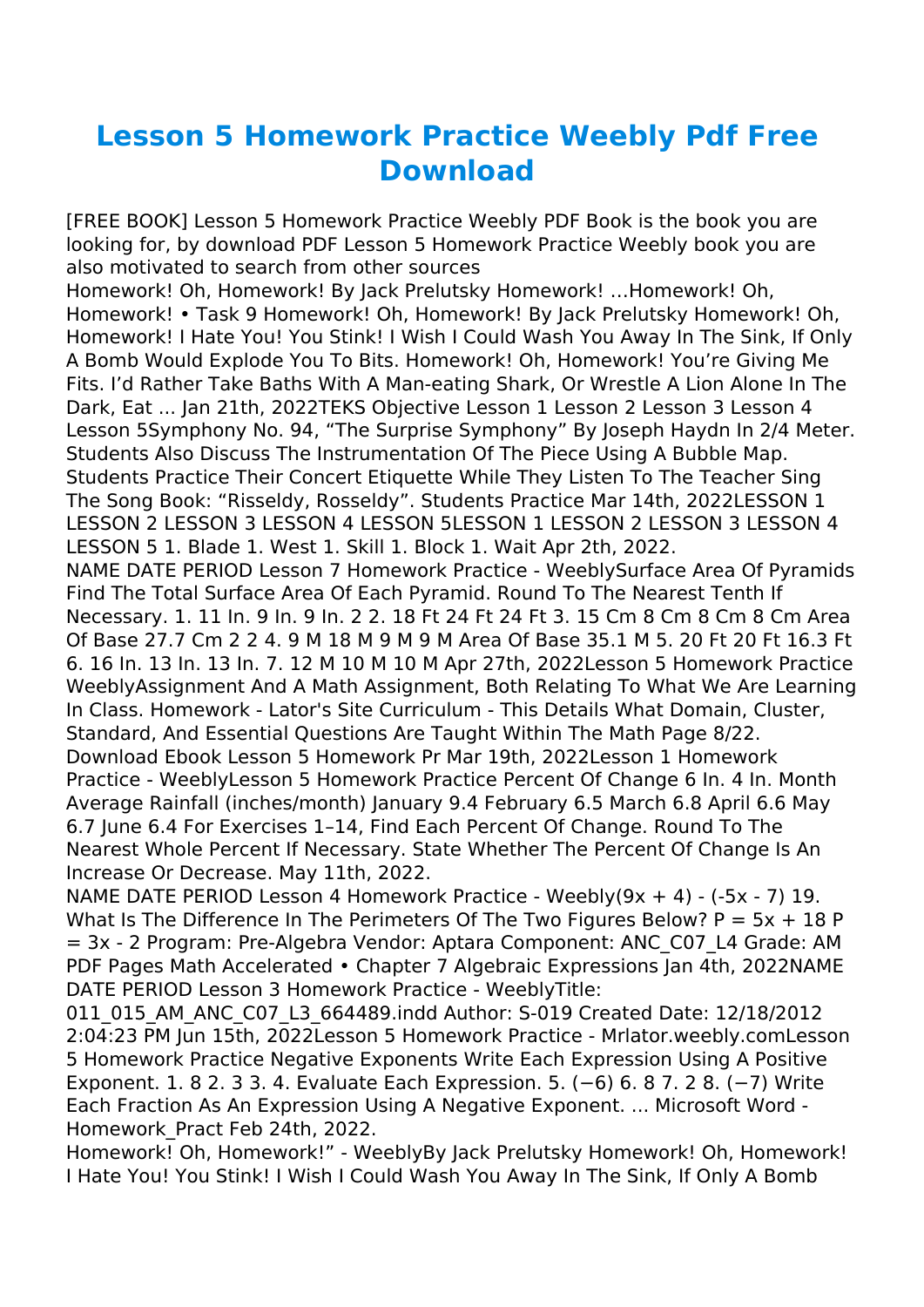Would Explode You To Bits. Homework! Oh, Homework! You're Giving Me Fits. I'd Rather Take Baths With A Man-eating Shark, Or Wrestle A Lion Alone In The Dark, Eat Spinach And Liver, Pet Ten Porcupines, Than Tackle The ... Mar 5th, 2022Lesson 1 Lesson 2 Lesson 3 Lesson 4 - Teaching IdeasV Before You Commence This Unit, The Children Will Need To Be Familiar With The Story 'Penguin Small'. Refer To Top Dance Card For Stimulus Questions. Lesson 1 Lesson 2 Lesson 3 Lesson 4 Q Teacher Lead To The Beat Of The Music: - A Variety Of Stationary Movements Keeping To The Beat Of The Music Feb 13th, 2022Lesson 1 Lesson 2 Lesson 3 Lesson 4 - English Bus OnlineMake Sure That One Of Them Has A Different Plural Ending. Have The First Student Of Each Group Run To The Board And Point To The Odd Word. I'll Write Three Different Words On The Board. You Need To Choose A Word That Has A Different Plural Ending To The Other Two Words. Let's Practice First. "a Banana, An Orange, A Strawberry" Which 25 ... Jan 16th, 2022. Homework (HW): Lesson 1 Problem Set HW Lesson 1 /7•3For Problems 11–13, Read Each Statement About A Real-world Situation And The Two Related Statements In Parts (a) And (b) Carefully. Circle The Correct Way To Describe Each Real-world Situation; Possible Answers Include Either (a), (b), Or Both (a) A Feb 26th, 2022Lesson 9.1 Unit 9 Homework - WeeblyClumping, Early Alphabet Between 8 And 13 Pets, Middle Alphabet Between 4 And 6, Later Alphabet Between 0 And 2 Pets 23. Does This Scatter Plot Show A Positive Association, Negative Association, Or No Association? Explain Why. No Association, No Clear Pattern 24. Is There An Outlier(s) In Th May 17th, 2022Date Lesson Topic Homework - WeeblyUnit 11- Lesson 1 Homework Determine If The Numbers Below Are Written In Scientific Notation. Explain Why You Chose Your Answer. 1) 1.5 X 104 5 2) 1.50 X 10 63) 0.42 X 102 4) 4. 56 + 10 5) 134, 987 6) 9.5 X 10-3 - Feb 26th, 2022. Name Date Class LESSON Practice A LESSON Practice C 7-2 ...Theoretical And Experimental Probability Solve. 1. A Bowl Contains 36 Blue, 75 Green, And 19 Yellow Jelly Beans. What Is The Probability Of Randomly Selecting A Green Jelly Bean? 2. Two Spinners Numbered 1–6 Are Spun. If All Numbers Are Equally Likely, What Is The Probability … Apr 8th, 2022Practice And Homework Name Lesson 10.7 Composite FiguresComposite Figures Find The Area Of The Figure. 3 2 5 9 37 8 20 35 20 88 39 Lesson 10.7 COMMON CORE STANDARD—6.G.A.1 Solve Real-world And Mathematical Problems Involving Area, Surface Area, And Volume. Practice And Homework 6. WRITE Math Describe One Or More Situations In Which You Need To Subtract To Find The Area Of A Composite Figure. May 12th, 2022NAME DATE PERIOD Lesson 8 Homework PracticeVolume And Surface Area Of Composite Figures Find The Volume Of Each Composite Figure. 1. 2 Ft 1.5 Ft 4 Ft 2 Ft 2. 6 Cm 6 Cm 6 Cm 5 Cm 5 Cm 0.5 Cm 0.5 Cm 0.5 Cm 3. 13 M 4 M 5 M 5 M 4. TABLE Rina Is Building A Table As Shown In The Figure. Find The Volume Of Wood She Needs For The Table. The Table Legs Are 24 Inches Tall With A Length And Width ... Mar 3th, 2022. NAME DATE PERIOD Lesson 9 Homework PracticeDirect Variation 1. HOME THEATER The Number Of Home Theaters A Company Sells Varies Directly As The Money Spent On Advertising. How Many Home Theaters Does The Company Sell For Each \$500 Spent On Advertising? 2. DUNE BUGGY Beach Travel Rents Dune Buggies For \$50 For 4 Hours Or \$75 For 6 Hours. What Is The Hourly Rate? 3. Jan 9th, 2022LESSON Homework And Practice Points, Lines, And Planes7-12 Tessellations